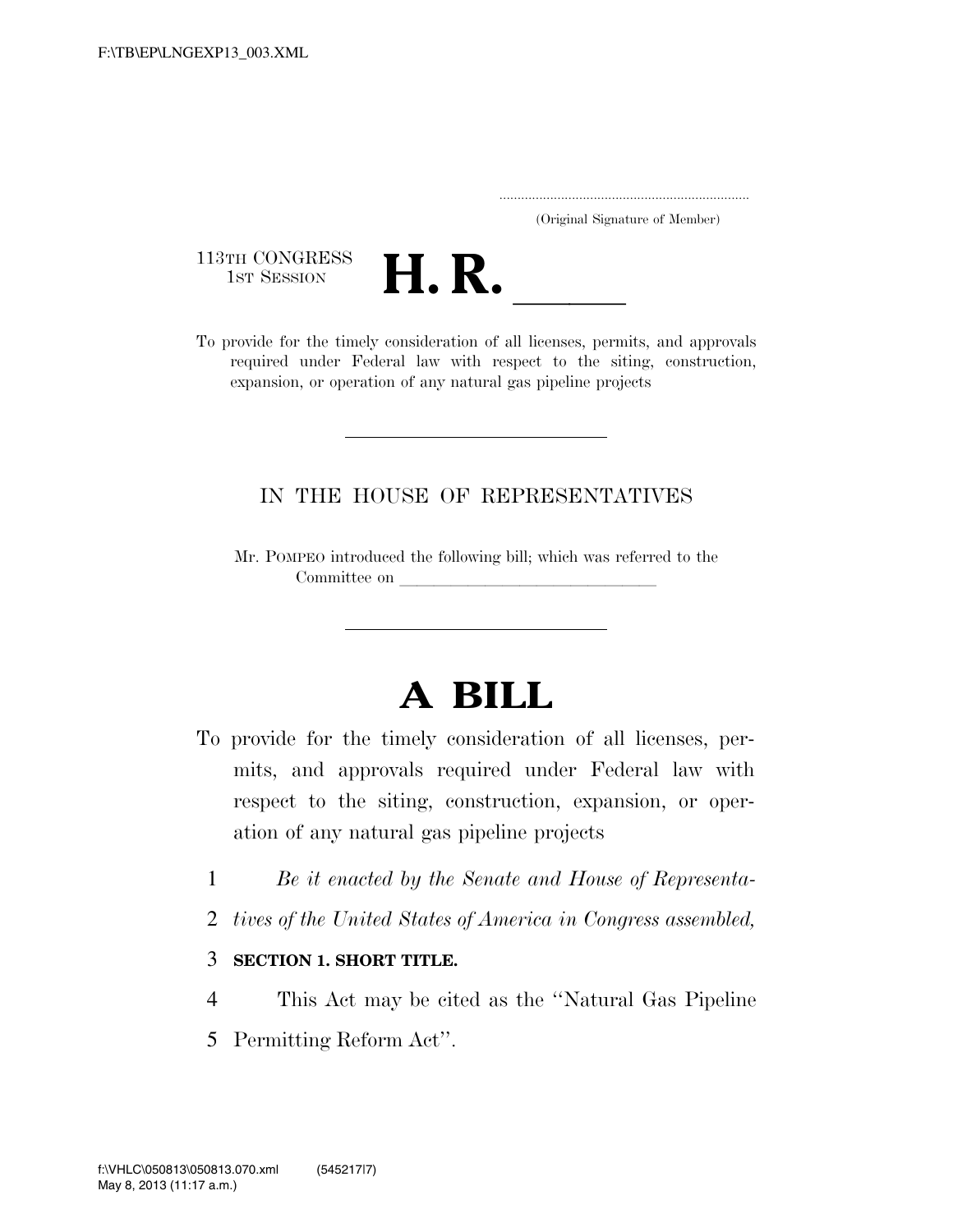$\mathfrak{D}$ 

## **SEC. 2. REGULATORY APPROVAL OF NATURAL GAS PIPE-LINE PROJECTS.**

 Section 7 of the Natural Gas Act (15 U.S.C. 717f) is amended by adding at the end the following new sub-sections:

 ''(i) The Commission shall approve or deny a certifi- cate of public convenience and necessity that is sought under this Act not later than 12 months after providing public notice of the application.

 $\frac{10}{10}$  The agency responsible for issuing any li- cense, permit, or approval required under Federal law in connection with the siting, construction, expansion, or op- eration of any natural gas pipeline project for which a cer- tificate of public convenience and necessity is sought under this Act shall approve or deny the issuance of the license, permit, or approval not later than 90 days after the Com- mission issues its final environmental document relating to the project.

 ''(2) An agency may request that the Commission ex- tend the time period under paragraph (1) by 30 days. The Commission shall grant such extension if the agency dem- onstrates that the extension is necessary because of un- foreseen circumstances beyond the control of the agency. ''(3) If an agency described in paragraph (1) does not approve or deny the issuance of the license, permit, or approval within the time period specified under para-